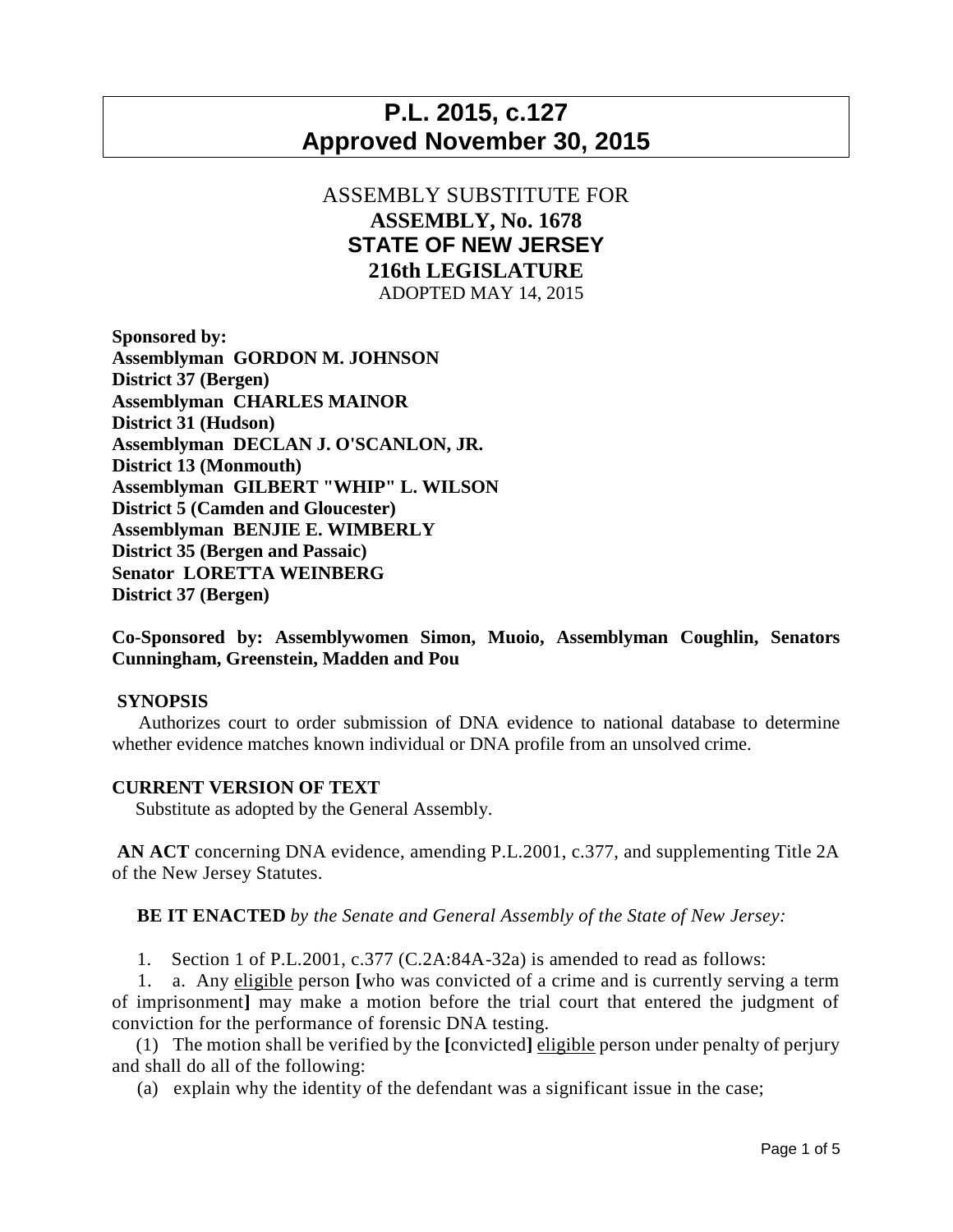(b) explain in light of all the evidence, how if the results of the requested DNA testing are favorable to the defendant, a motion for a new trial based upon newly discovered evidence would be granted;

 (c) explain whether DNA testing was done at any prior time, whether the defendant objected to providing a biological sample for DNA testing, and whether the defendant objected to the admissibility of DNA testing evidence at trial. If evidence was subjected to DNA or other forensic testing previously by either the prosecution or the defense, the court shall order the prosecution or defense to provide all parties and the court with access to the laboratory reports, underlying data and laboratory notes prepared in connection with the DNA testing;

 (d) make every reasonable attempt to identify both the evidence that should be tested and the specific type of DNA testing sought; and

(e) include consent to provide a biological sample for DNA testing.

 (2) Notice of the motion shall be served on the Attorney General, the prosecutor in the county of conviction, and if known, the governmental agency or laboratory holding the evidence sought to be tested. Responses, if any, shall be filed within 60 days of the date on which the Attorney General and the prosecutor are served with the motion, unless a continuance is granted. The Attorney General or prosecutor may support the motion for DNA testing or oppose it with a statement of reasons and may recommend to the court that if any DNA testing is ordered, a particular type of testing be conducted.

 b. The court, in its discretion, may order a hearing on the motion. The motion shall be heard by the judge who conducted the trial unless the presiding judge determines that judge is unavailable. Upon request of either party, the court may order, in the interest of justice, that the **[**convicted**]** eligible person who is serving a term of imprisonment at the time of the hearing be present at the hearing of the motion.

 c. The court shall appoint counsel for the **[**convicted**]** eligible person who brings a motion pursuant to this section if that person is indigent.

 d. The court shall not grant the motion for DNA testing unless, after conducting a hearing, it determines that all of the following have been established:

 (1) the evidence to be tested is available and in a condition that would permit the DNA testing that is requested in the motion;

 (2) the evidence to be tested has been subject to a chain of custody sufficient to establish it has not been substituted, tampered with, replaced or altered in any material aspect;

(3) the identity of the defendant was a significant issue in the case;

 (4) the **[**convicted**]** eligible person has made a prima facie showing that the evidence sought to be tested is material to the issue of the [convicted] eligible person's identity as the offender;

 (5) the requested DNA testing result would raise a reasonable probability that if the results were favorable to the defendant, a motion for a new trial based upon newly discovered evidence would be granted. The court in its discretion may consider any evidence whether or not it was introduced at trial;

(6) the evidence sought to be tested meets either of the following conditions:

(a) it was not tested previously;

 (b) it was tested previously, but the requested DNA test would provide results that are reasonably more discriminating and probative of the identity of the offender or have a reasonable probability of contradicting prior test results;

 (7) the testing requested employs a method generally accepted within the relevant scientific community; and

(8) the motion is not made solely for the purpose of delay.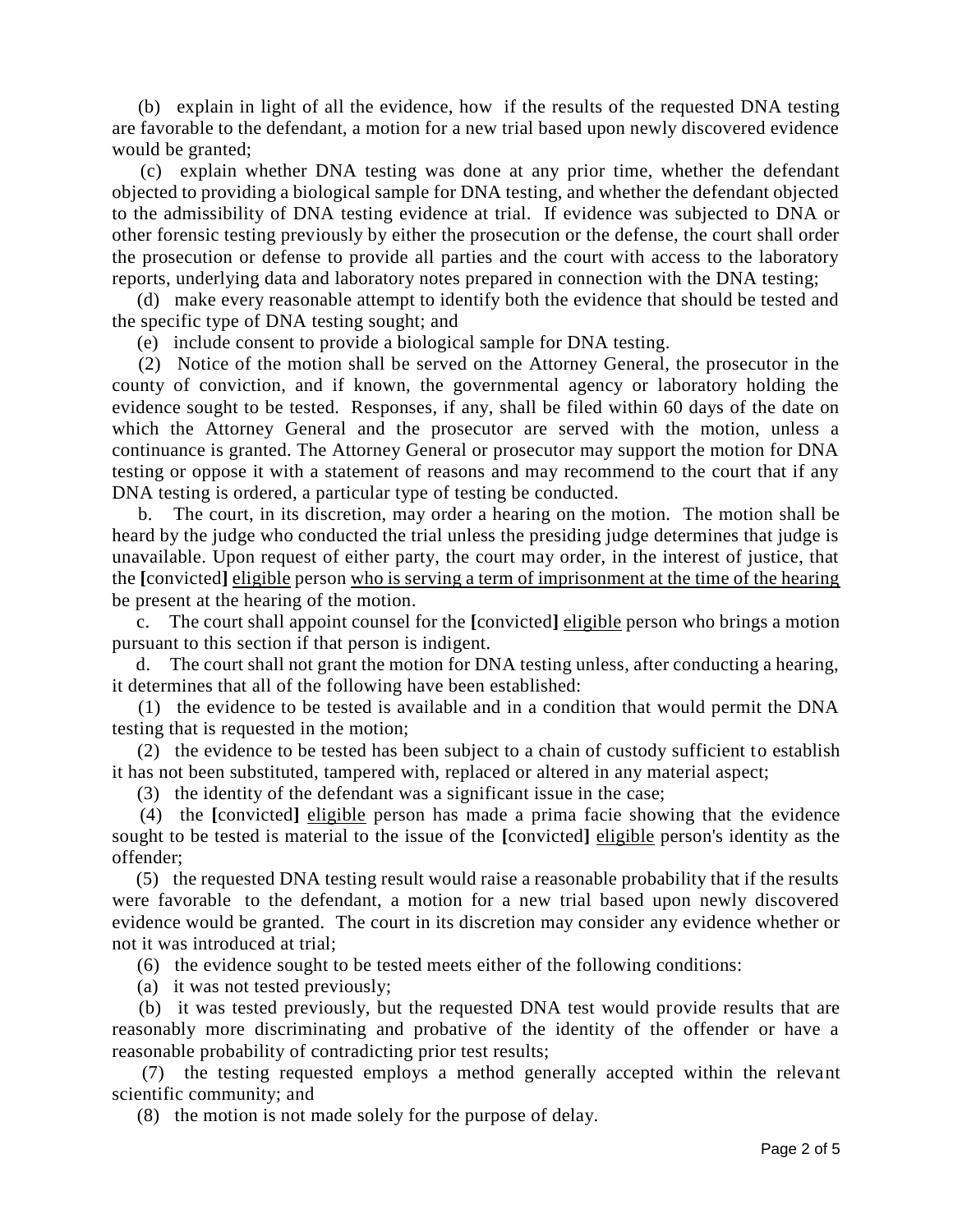e. If the court grants the motion for DNA testing, the court order shall identify the specific evidence to be tested and the DNA technology to be used.

 (1) If the parties agree upon a mutually acceptable laboratory that is accredited by **[**the American Society of Crime Laboratory Directors Laboratory Accreditation Board or a laboratory that has a certificate of compliance with national standards issued pursuant to**]** a nonprofit professional association of persons actively involved in forensic science that is nationally recognized within the forensic science community and approved by the Director of the Federal Bureau of Investigation in accordance with the provisions of the Federal DNA Identification Act, 42 U.S.C.A. s.14131 **[**from the National Forensic Science Technology Center**]**, the testing shall be conducted by that laboratory.

 (2) If the parties fail to agree, the testing shall be conducted by the New Jersey State Police Office of Forensic **[**Science**]** Sciences Laboratory. For good cause shown, however, the court may, subject to the provisions of section of P.L., c.  $(C.$  (C. ) (pending before the Legislature as this bill), direct the evidence to an alternative laboratory that is accredited by **[**the American Society of Crime Laboratory Directors Laboratory Accreditation Board or a laboratory that has a certificate of compliance with national standards issued pursuant to**]** a nonprofit professional association of persons actively involved in forensic science that is nationally recognized within the forensic science community and approved by the Director of the Federal Bureau of Investigation in accordance with the provisions of the Federal DNA Identification Act, 42 U.S.C.A. s.14131 **[**from the National Forensic Science Technology Center**]**.

 f. The result of any testing ordered pursuant to this section shall be fully disclosed to the person filing the motion, the prosecutor and the Attorney General. If requested by any party, the court shall order production of the underlying laboratory data and notes.

 g. The costs of the DNA testing ordered pursuant to this section shall be borne by the **[**convicted**]** eligible person.

 h. An order granting or denying a motion for DNA testing pursuant to this section may be appealed, pursuant to the Rules of Court.

 i. DNA testing ordered by the court pursuant to this section shall be done as soon as practicable.

 j. DNA profile information from biological samples taken from **[**a convicted**]** an eligible person pursuant to a motion for post-conviction DNA testing in accordance with the provisions of this section shall be treated as confidential and shall not be deemed a public record under P.L.1963, c.73 (C.47:1A-1 et seq.) or the common law concerning access to public records; except as provided in section 2 of P.L.2001, c.377 (C.53:1-20.37).

 k. As used in this act **[**the terms**]** and in P.L. , c. (C. ) (pending before the Legislature as this bill):

 "DNA," "DNA sample," "State DNA databank," "CODIS" and "FBI" shall have the meaning set forth in section 3 of P.L.1994, c.136 (C.53:1-20.19).

 "NDIS-participating laboratory" is a laboratory that has been designated to operate CODIS and participate in the National and State DNA Index System.

 l. If evidence tested at a non-NDIS-participating laboratory pursuant to this section reveals a DNA profile that is not that of the eligible person or the victim, the court shall direct the prosecuting agency appearing on the motion to request that the New Jersey State Police Office of Forensic Services DNA Laboratory or other NDIS-participating laboratory involved in the matter submit the profile to CODIS, if the requirements and prerequisites for acceptance and submission are met, to determine whether it matches a DNA profile of a known individual or a DNA profile from an unsolved crime.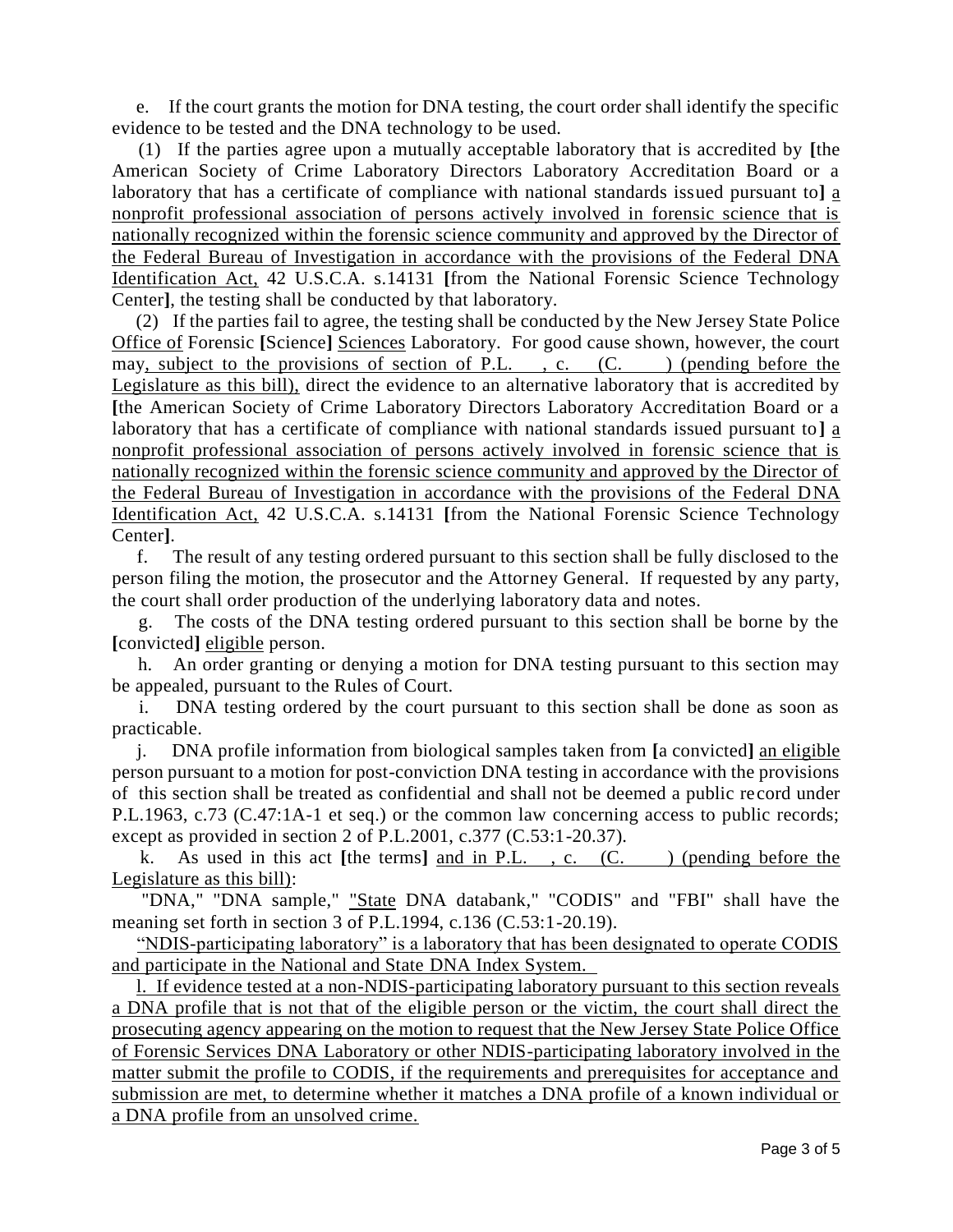m. An eligible person may file a motion for the performance of forensic DNA testing with the trial court that entered the judgment of conviction. The motion may be considered in accordance with the provisions of this section only if the court finds just cause to hear the motion.

 For a person who was convicted of a crime and is serving a sentence imposed for that criminal conviction, a determination of just cause shall be based on a reasonable probability that, if the results of the requested DNA testing were favorable, a motion for a new trial based on newly discovered evidence would be granted.

 For a person who has been convicted of a crime and has completed serving the sentence for that conviction, a determination of just cause shall be based on a significant likelihood that, if the results of the requested DNA testing were favorable, a motion for a new trial based on newly discovered evidence would be granted.

 n. For the purposes of this section, "eligible person" means a person who was convicted of a crime:

 (1) and is currently serving a sentence imposed for that criminal conviction which includes a period of imprisonment; or

 (2) who has completed serving the sentence for that conviction and demonstrates just cause as established in subsection m. of this section.

(cf: P.L.2001, c.377, s.1)

2. (New section) a. If a party seeks to conduct DNA testing at an accredited non-NDIS participating laboratory that otherwise meets the requirements set forth in paragraphs (1) and (2) of subsection e. of section 1 of P.L.2001, c.377 (C.2A:84A-32a) and the party seeks to submit the DNA profile information to CODIS in accordance with subsection l. of section 1 of P.L. 2001, c.377 (C.2A:84A-32a) the party, upon notice to the Attorney General and to the NDIS-participating laboratory, may request the court to order the NDIS-participating laboratory within the State to evaluate whether the laboratory at which the party seeks to conduct DNA testing is in compliance with the FBI Quality Assurance Standards for Forensic DNA Testing Laboratories for the purpose of uploading crime scene profiles to CODIS. The Attorney General may appear on the motion on his own behalf or on behalf of the NDISparticipating laboratory, if that laboratory is a public entity.

b. The court may order the NDIS-participating laboratory to conduct an evaluation pursuant to subsection b. of this section only if the court finds that the moving party clearly demonstrates:

 (1) the New Jersey State Police Office of Forensic Sciences DNA Laboratory is not able to, or for practical reasons has determined not to, perform the specific testing and analysis sought by the moving party, or that its performance of the testing and analysis would not be substantially equivalent to that of the other laboratory, or that the testing would not otherwise be appropriate;

 (2) there is a significant likelihood that, if the results of the requested DNA testing were favorable to the moving party, a motion for a new trial based upon newly discovered evidence would be granted;

(3) requiring the NDIS-participating laboratory to conduct the evaluation will not delay investigations or unduly burden the resources of the New Jersey State Police Office of Forensic Sciences DNA Laboratory or other NDIS-participating laboratory that may be involved in the matter; and

 (4) if an evaluation were undertaken, there would be a reasonable likelihood that the results of the evaluation would conclude in a finding by the NDIS-participating laboratory that the